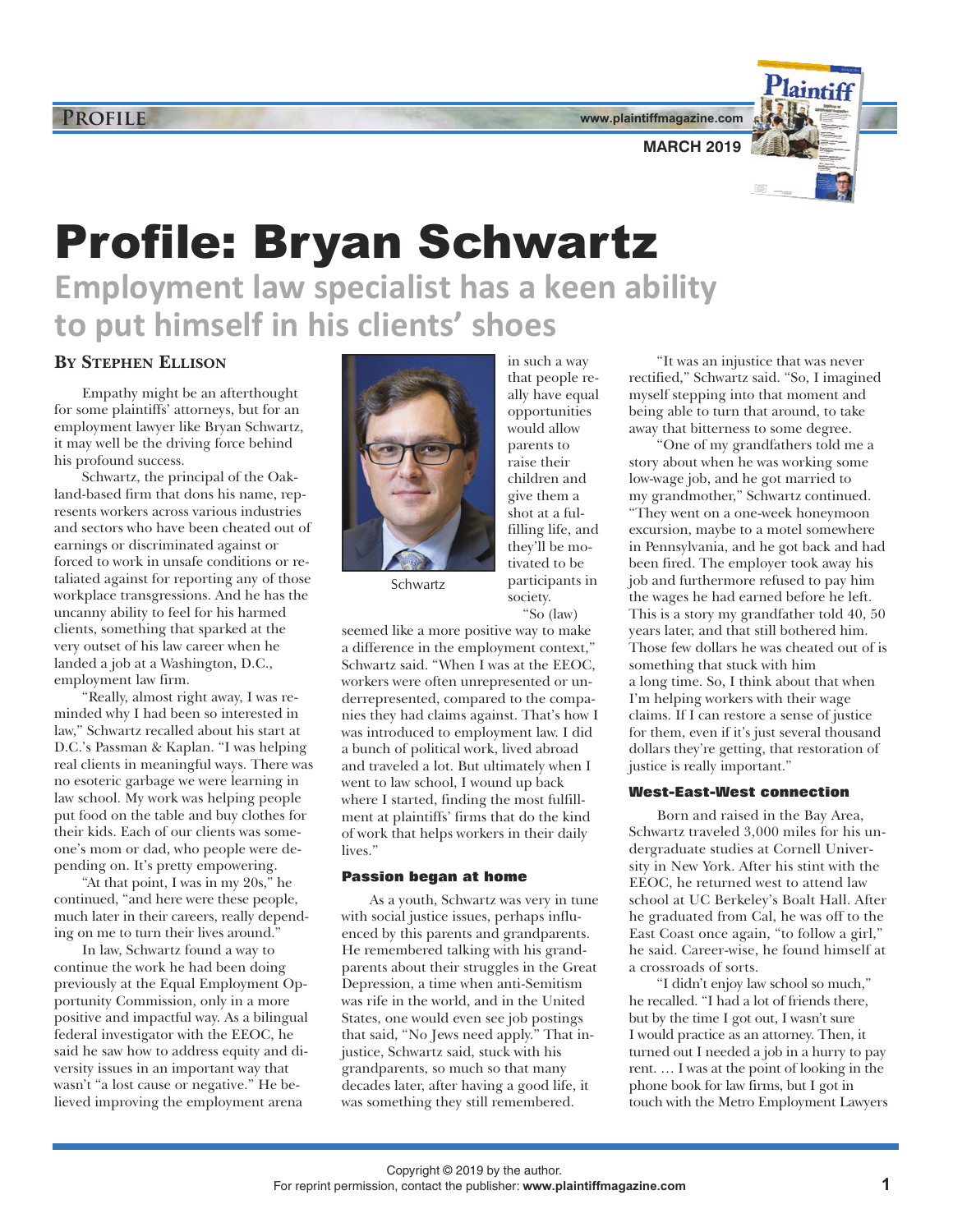**www.plaintiffmagazine.com**



Association in the D.C. area, and they told me about a firm looking for an associate. I wound up getting a job at Passman & Kaplan."

After gaining invaluable experience at the D.C. firm, Schwartz was hired by Nichols Kaster, a Midwest firm looking to open an office in California. The firm focused on large employment class actions, and Schwartz was excited about that. So, he opened the firm's office in San Francisco, ran that for a couple of years and then started to feel like he could be running his own shop, he said.

#### **Your own firm offers flexibility. Not!**

"I could pick the cases I wanted to focus on, reap the rewards of success," he said about the prospect of launching a firm. "I thought it would give me more flexibility in my schedule. That was a lie. Running your own law firm does not give you more flexibility in your schedule. You're always on – it's always your turn. In more than 10 years, I've never knocked off in the afternoon when I felt like it. That's just not how it works."

But over that decade, Schwartz has grown his firm steadily. As he puts it, "there are people depending on me," and his work ethic sets the example. He can now pick and choose cases, and he chooses to take a wide array in the employment arena, whether it's individuals or multi-plaintiff or class-action; state or federal court, administrative or arbitration. "Pretty much anything is on the table if I think it's a worthy case where we can make a difference," he said.

#### **Action and change**

Schwartz has obtained a number of large verdicts and settlements over the years, but the financial awards, as crucial as they are to helping his clients recover, seem to be icing for him on cases where his victories affect real change.

One such case came during his tenure at the D.C. firm and involved a whistleblower who exposed to the Environmental Protection Agency that there

### **REDIRECT**

**Getaway Spot:** Sonoma **Go-To Music or Artist:** The blues (Buddy Guy, et al.) **Recommended Reading:** Working with my middle-schooler on Robert Frost **Dream Job:** Jimi Hendrix Experience backup guitarist **In so many words:** "True peace is not merely the absence of tension; it is the presence of justice." — Martin Luther King Jr.

was too much lead in the district's drinking water. The case received a lot of media attention thanks to a report in the Washington Post and was the talk of the town, Schwartz said. Ultimately, he and his team won complete vindication for his client, and the Post wrote an editorial.

"It was justice for my client; it was cool, exciting," Schwartz said. "Maybe even better than the total vindication for my client, it was trying to do the right thing for people. We actually wound up in hearings with the City Council, and D.C. replaced all the lead-laced lines in the city and issued everyone in the city water filters until the lines were replaced. It had a huge impact and continues even to today."

Another momentous case for Schwartz was one he worked on after starting his own firm. It involved a State Department employee who previously had been diagnosed with multiple sclerosis but manifested no symptoms of the disease. But because it was in her medical record, the diagnosis prevented her from getting medical clearance for a foreign service job overseas, Schwartz said. As he and his team delved into it, they found the clearance is based on a medical encyclopedia definition of a disease rather than based on consideration of the individual and her condition. In the case of MS, the powers that be decided Schwartz's client would be susceptible to humidity, even though no doctor was saying that specifically. They decided there

were some countries in the world she couldn't go to, and the job required she have worldwide availability.

"She could have gone to 85 percent of the countries without any need for accommodation," Schwartz said. "So, because she couldn't go to 100 percent of the posts, she wasn't worldwide available and therefore denied employment altogether. I got a waiver, and she's had a whole career in foreign services. I got a class case certified against the State Department since 2010. They've found five or six different ways to appeal and try to get our class certification rejected or overturned and failed every time. But what they have managed to do is stall this case for years. We're hoping to have a verdict for the entire class later this year – it could go to trial, but we'll see."

#### **Family, travels and other passions**

When Schwartz isn't working, he enjoys spending time with his two young children, traveling, playing games and doing all the activities young kids love to do. He's also an accomplished photojournalist, having published a book that was 16 years in the making and involved traveling to 50 countries on five continents. "Scattered Among the Nations" was published in 2015 and chronicles Jewish diversity, he said. A nonprofit by the same name was launched in the process.

"I was able to explore that within my own community as well as around the world," he said. "Africa, Asia, Latin America. The book photographed dozens of exhibits. That was a big activity for me, and a lot of other good things have come out of it. My nonprofit has helped out a lot of Jewish communities."

Schwartz also spends much of his free time on other nonprofit boards, including the Boys and Girls Club, the Employment Law Center, and the city of Alameda's Open Government Commission. He's also the co-chair of the dad's club at his daughters' school and is a former president of his